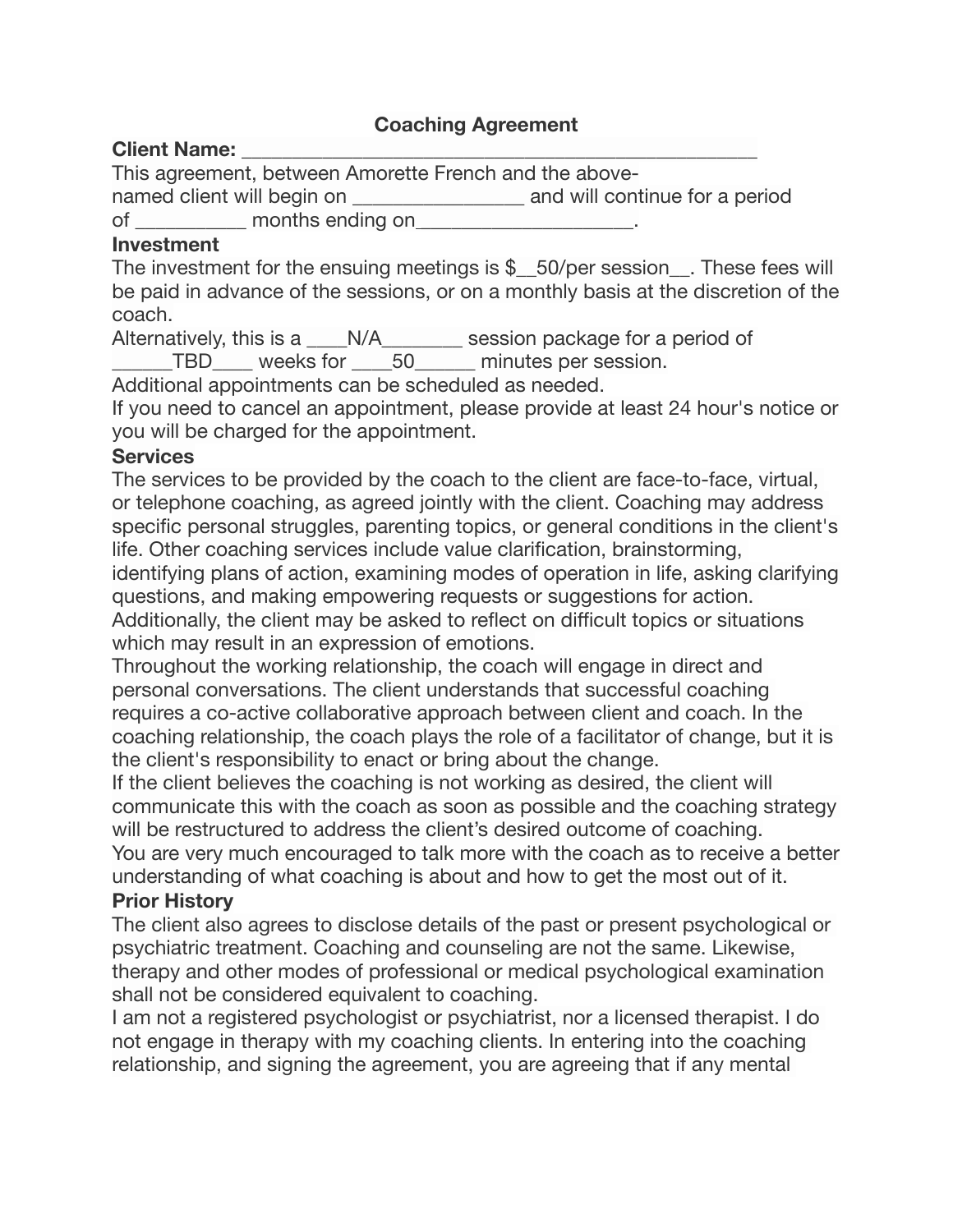health difficulties arise during the course of the coaching relationship, you will notify me immediately so that I can discuss with you an appropriate referral.

# **Confidentiality**

All information about the coach/client relationship will remain strictly confidential except in very rare circumstances where decreed by law; ie. where the court might issue a subpoena for the file or information.

If you wish for me as your coach to speak to someone outside our interactions, you need to give me written permission (original letter, fax or email) to do so. Exceptions to confidentiality of course relate to circumstances such as intent to seriously harm someone, child abuse, thoughts of suicide etc. Otherwise, all remaining information is kept confidential.

It is also important to note that in some situations, it is important to be aware of the use of technology in that for some clients, there is a risk in using certain media such as the internet, mobile phones and cordless phones. If you use these to communicate with me, then I will assume that it is appropriate to continue to do so in my interactions with you.

## **Termination**

The client has the option to terminate the coaching agreement within (3) days of signing the contract, and will receive a refund on all payments. Otherwise, the client agrees to coaching for the duration of the contracted period.

Our signatures on this agreement indicate full understanding of the agreement with the information outlined above.

\_\_\_\_\_\_\_\_\_\_\_\_\_\_\_\_\_\_\_\_\_\_\_\_\_\_\_\_\_\_\_\_\_\_\_\_\_\_\_\_\_\_\_ Coaching Client Date

### \_\_\_\_\_\_\_\_\_\_\_\_\_\_\_\_\_\_\_\_\_\_\_\_\_\_\_\_\_\_\_\_\_\_\_\_\_\_\_\_\_\_\_ Personal Coach Date **Release of Liability**

Amorette French provides personal coaching to specific individuals and/or groups. The client is aware that coaching is in no way to be construed or substituted as psychological counseling or any other type of therapy or medical advice. I will at all times exercise my best professional efforts, skills and care of ensuring my client is coached to meet their autism parenting coaching goals, the client understands and acknowledges the coach will not be liable legally or otherwise, for the actions the client may or may not undertake as a result of the life coaching sessions. No assumption of responsibility is made, or given, and the client requesting such advice agrees not to hold Amorette French (Provider) or French Family Workshop LLC responsible or liable in any form or fashion, for such actions taken of their own accord. The method and process by which this advice and direction are given in no manner whatsoever, written or verbal,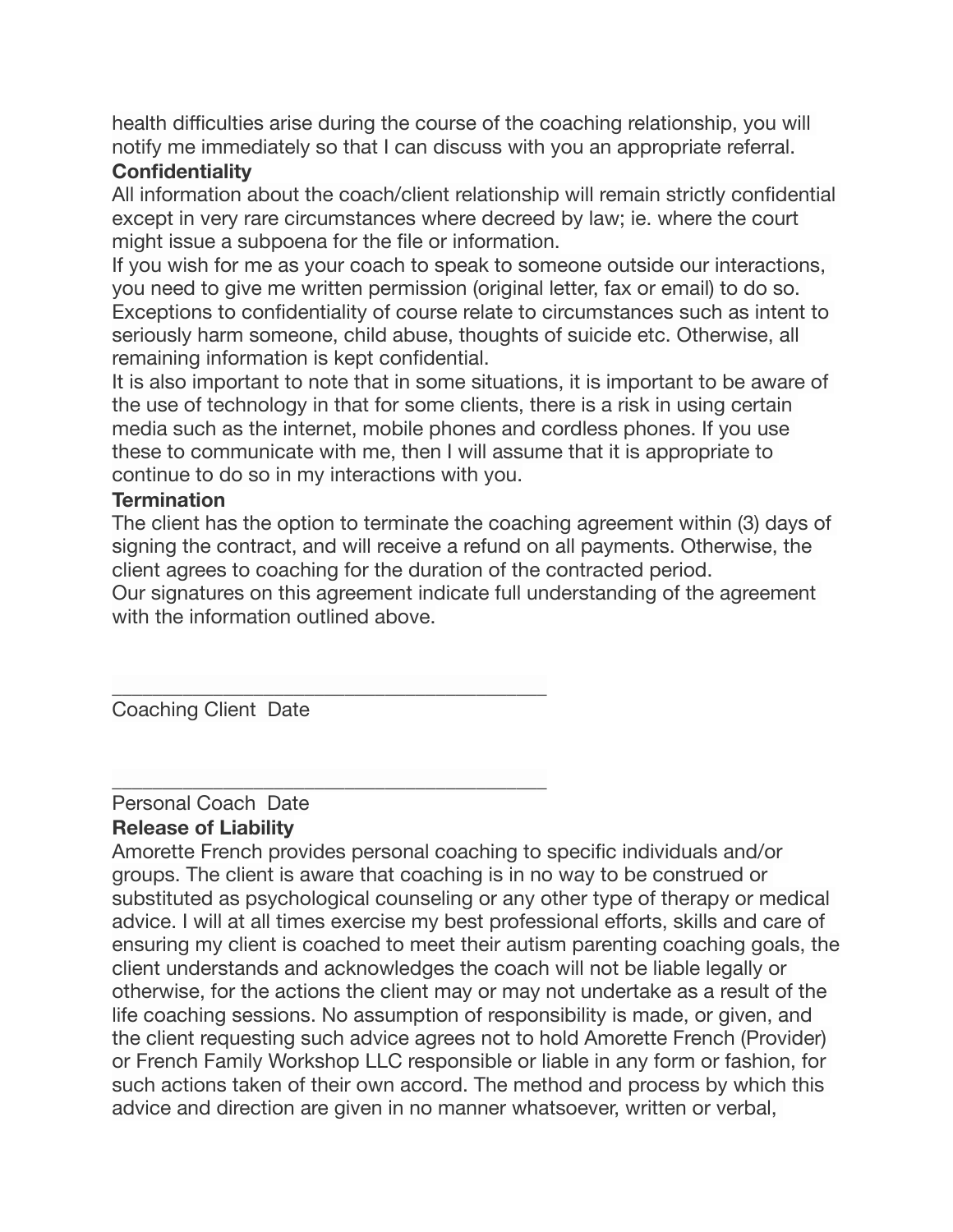constitutes an agreement or liability on the part of the provider and is acknowledged to be different in many ways than clinical and medical counseling.

You (the client) agree that using any of these coaching services are entirely at your own risk. Coaching services are provided "as is", without warranty of any kind, either expressed or implied, including without limitation any warranty for information services, coaching, uninterrupted access, or products and services provided through or in connection with the service. This service is requested at the client's own choice and with inherent singular responsibility. Any actions or lack of actions, taken by the client of such advice is done so solely by choice and responsibility of the client and is neither the responsibility nor liability of Amorette French (Provider). The client takes full responsibility in the decisions they make after being coached as well as the consequences. The client enters into coaching with full understanding that they are responsible for creating their own results. Periodically I, Amorette French, may provide links to other web sites or written print material which may be of value, interest and convenience to you. This does not constitute endorsement of material at those sites or any associated organization product of service. It is the responsibility of the user to make their own informed decision about the accuracy of the information at those sites and print material including their privacy policies. In no event shall Amorette French (Provider) be liable for any incident or consequential damages resulting from use of the material.

Coaching Client Date

\_\_\_\_\_\_\_\_\_\_\_\_\_\_\_\_\_\_\_\_\_\_\_\_\_\_\_\_\_\_\_\_\_\_\_\_\_\_\_\_\_\_\_

**Schedule and Fees.** You agree to pay all fees associated with the coaching service. Insurance generally does not cover the cost of coaching services. You give Amorette French permission to charge your credit/debit card on file for any outstanding fees.

**Confidentiality.** This coaching relationship, as well as all information (documented or verbal) that you share with your Coach as part of this relationship (collectively, "Confidential Information") is bound by the principles of confidentiality set forth in the ICF Code of Ethics. However, please be aware that the Coach-Client relationship is not considered a legally confidential relationship (like the medical and legal professions) and therefore communications are not subject to the protection of any legally recognized privilege. Amorette French agrees not to disclose any information pertaining to you without your written consent. Amorette French will not disclose your name as a reference without your consent. Confidential Information does not include information that: (a) was in Amorette French's possession prior to its being furnished by you; (b) is